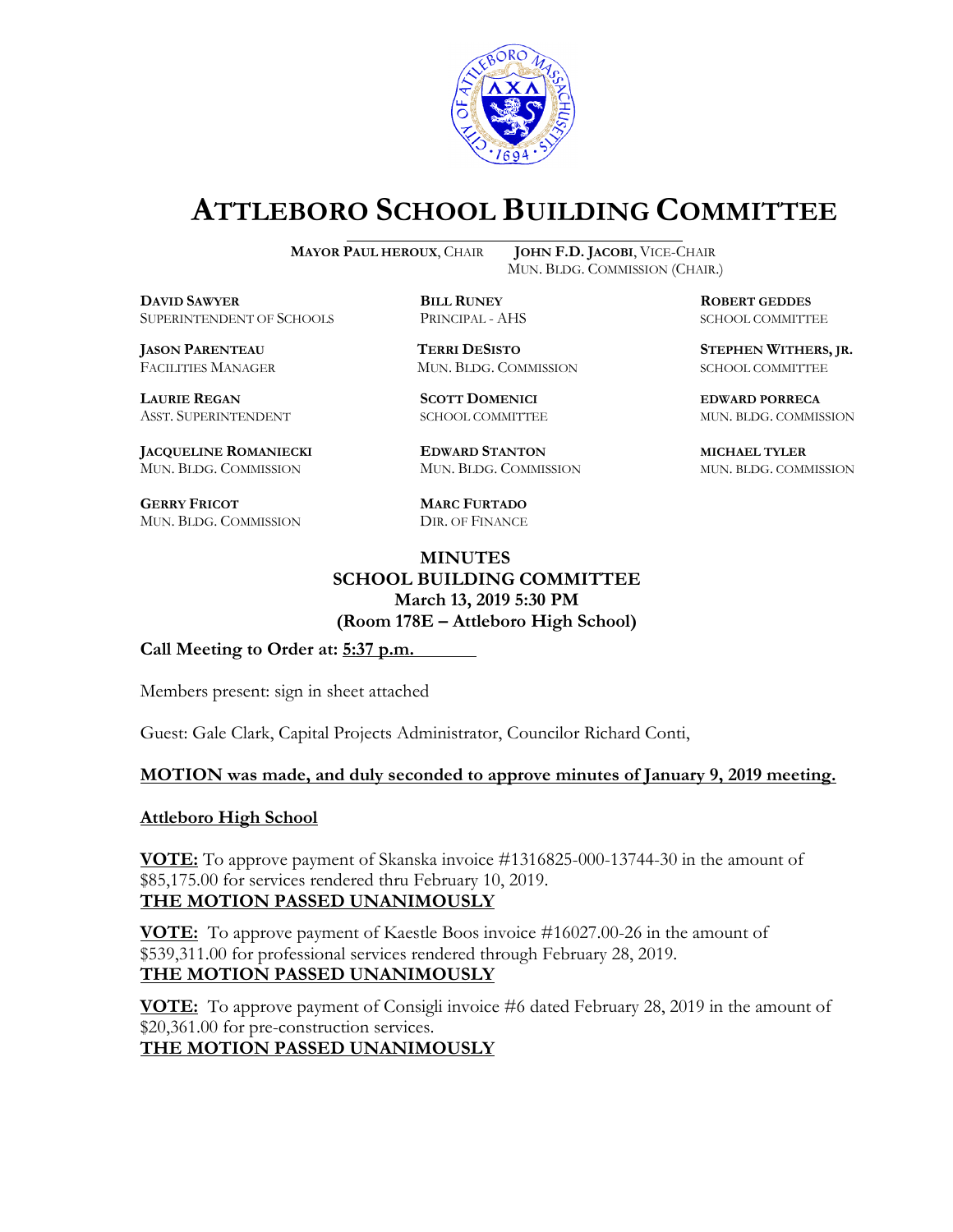## **Athletic Field Update:**

Joe Milani, KBA discussed the benefit and more prudent action to attack Brennan field as an add alternate to bid package #3 going out May 3<sup>rd</sup> to allow us to get a real number for the fields. Action needed to allow KBA to move forward with field plans to include with bid package. Maryann Williams, Skanska discussed benefits of bundling with a bid package. Ed Porreca questioned if the fields actually belong to Brennan. Mr. Jacobi stated the fields are owned by the school department.

Discussion of fields formerly known as "Brennan Fields" now referred to as "Western Fields".

**VOTE:** To rescind January 23, 2019 vote: Maintain current plan for Brennan field and table Brennan field upgrades.

## **THE MOTION PASSED UNANIMOUSLY**

**VOTE:** To include Western field as an add alt in bid package #3.

# **THE MOTION PASSED UNANIMOUSLY**

Bid Package #2-Enabling

Package includes-Interim parking, HCC parking for contractors (353 spaces), enabling-rerouting of existing utilities. Relocation of cooling tower-HVAC contractor, new flue for boiler, demo of chimney, electrical lines under parking lot relocated.

Anjanette Kelso, Skanska discussed prequalification of trade contractors, references checked, completeness of packages checked. Results include nine electrical contractors, six HVAC contractors, and four plumbing contractors. Criteria matrix provided.

**VOTE:** To approve all prequalified trade contractors for bid package #2-enabling.

## **THE MOTION PASSED UNANIMOUSLY**

Skanska to notify prequalified trade contractors.

#### **Update 60% CD package**

Maryann Williams, Skanska, reconciliation meeting Friday March 15, 2019 Skanska, KBA and Consigli. Structural peer review ongoing of 90% structural drawings which will be submitted with submittal. If meeting reveals over budget a value management exercise will be conducted. Commission agent reviews drawings and comments. Craig Olsen, KBA commented several eyes are reviewing drawings. KBA hosted MSBA at office on February 27, feedback from MSBA was positive.

DESE Chapter 74 meeting to review drawings for safety protocols in the technical education programs.

KBA, Skanska, and Vice chair Jacobi, met with public safety officials and building department on March 11, 2019 to review life safety protocols within the school and surrounding site. Officials pleased with information presented.